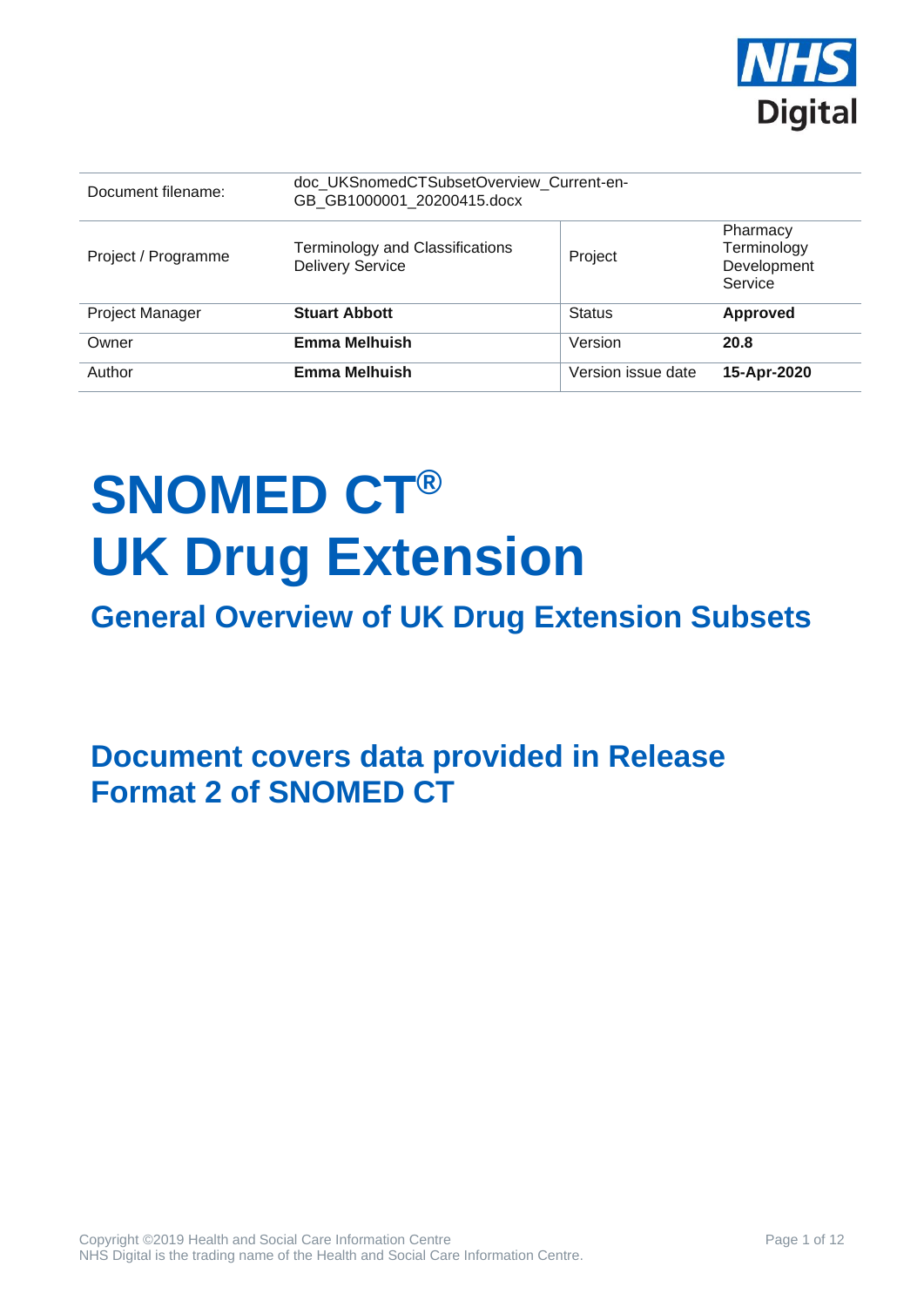## **Document management**

## **Revision History**

| <b>Version</b> | <b>Date</b>      | <b>Summary of Changes</b>                                                                                               |
|----------------|------------------|-------------------------------------------------------------------------------------------------------------------------|
| 1.0            | October<br>2009  | Summary of Changes not available for this version                                                                       |
| 1.1            | March 2010       | Summary of Changes not available for this version                                                                       |
| 2.0            | October<br>2010  | Summary of Changes not available for this version                                                                       |
| 3.0            | October<br>2011  | Summary of Changes not available for this version                                                                       |
| 4.0            | February<br>2012 | Summary of Changes not available for this version                                                                       |
| 5.0            | <b>July 2012</b> | Summary of Changes not available for this version                                                                       |
| 6.0            | 26-Mar-2013      | Changes from 'Core' release to 'International' release                                                                  |
|                |                  | Rebranded as HSCIC                                                                                                      |
| 6.1            | 10-Oct-2013      | Correction of status for UK Language subset                                                                             |
| 7.0            | 28-May-2014      | Update to include RF2 release                                                                                           |
| 8.0            | 17-Sep-2014      | Contact details updated                                                                                                 |
| 9.0            | 07-Jan-2015      | Removal of the Administrative changes section. Update of contact details                                                |
| 10.0           | 27-May-2015      | Revised document format. Inclusion of new subsets                                                                       |
| 11.0           | 06-Jan-2016      | Inclusion of new subsets                                                                                                |
| 12.0           | 22-Jun-2016      | Inclusion of new subsets                                                                                                |
| 13.0           | 05-Aug-2016      | Inclusion of new subset and name change for QOF nicotine replacement<br>subset. Update to new corporate document format |
| 14.0           | 01-Feb-2017      | Inclusion of new Enhanced Services subsets                                                                              |
| 15.0           | 01-Apr-2018      | Change UKTC to UK NRC (UK National Release Centre)                                                                      |
| 16.0           | 16-May-2018      | Inclusion of new refsets                                                                                                |
| 17.0           | 11-Jul-2018      | Inclusion of new refsets and removal of Seasonal Flu vaccines subset                                                    |
| 18.0           | 08-Aug-2018      | Inclusion of new refset                                                                                                 |
| 19.0           | 01-Oct-2018      | Removal of Great Britain English language subsets                                                                       |
| 20.0           | 31-Oct-2018      | Inclusion of new refset                                                                                                 |
| 20.1           | 20-Feb-2019      | Inclusion of new refsets                                                                                                |
| 20.2           | 20-Mar-2019      | Inclusion of new refsets                                                                                                |
| 20.3           | 15-May-2019      | Inclusion of new refset                                                                                                 |
| 20.4           | 04-Sep-2019      | Inclusion of new dm+d Association refset                                                                                |
| 20.4           | 02-Oct-2019      | Inclusion of new refsets                                                                                                |
| 20.5           | 30-Oct-2019      | Inclusion of new refset                                                                                                 |
| 20.7           | 19-Feb-2020      | Inclusion of new refsets                                                                                                |
| 20.8           | 15-Apr-2020      | Inclusion of new COVID-19 refsets                                                                                       |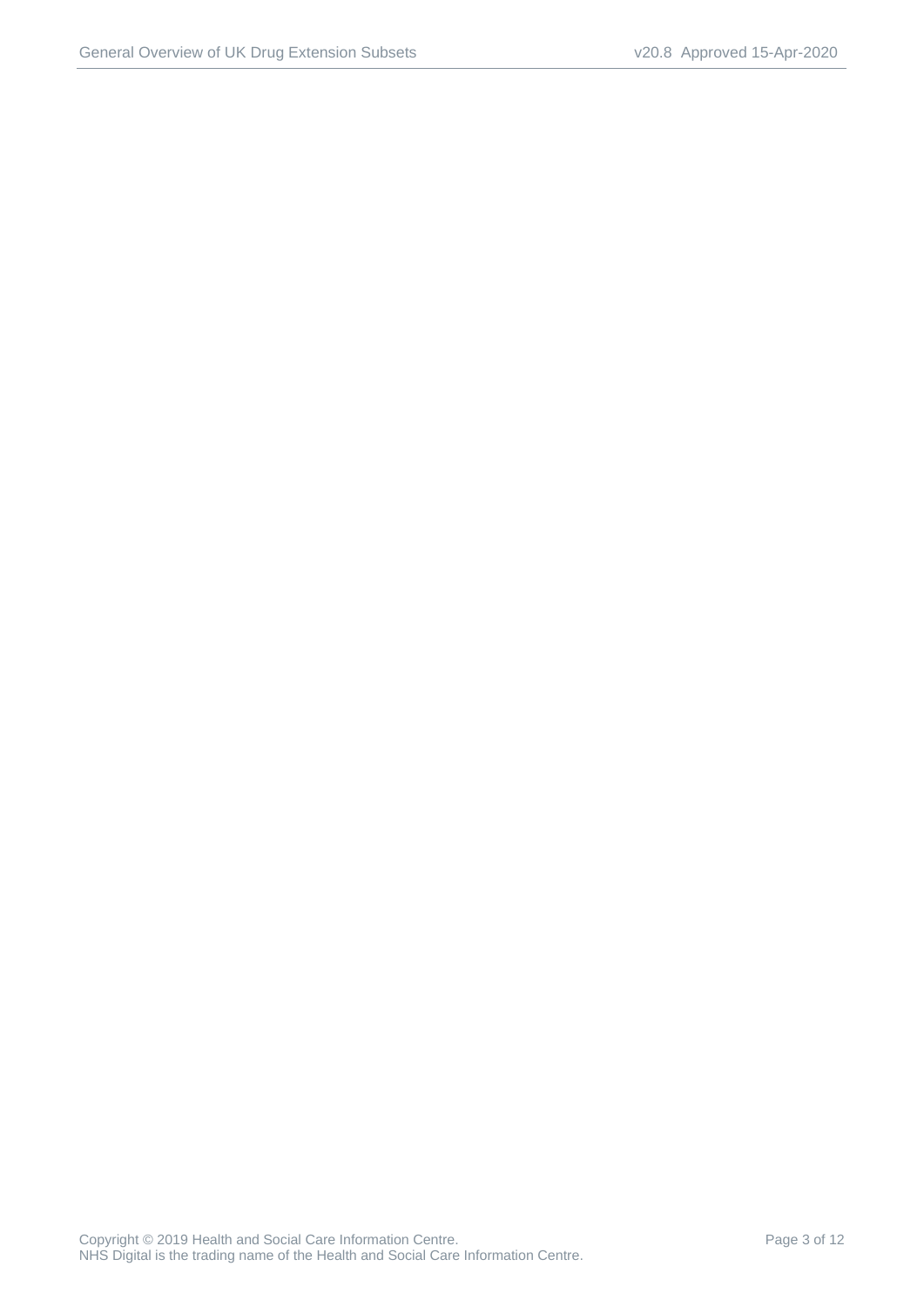#### **Reviewers**

This document must be reviewed by the following people:

| <b>Reviewer name</b> | <b>Title / Responsibility</b>                                         | <b>Date</b> | <b>Version</b> |
|----------------------|-----------------------------------------------------------------------|-------------|----------------|
| Chris Morris         | Technical Services Workstream Lead -<br>Operations and Infrastructure | 06-May-2015 | 10.0           |

## **Approved by**

This document must be approved by the following people:

| <b>Name</b>          | <b>Signature</b> | Title                            | <b>Date</b> | <b>Version</b> |
|----------------------|------------------|----------------------------------|-------------|----------------|
| <b>Stuart Abbott</b> | <b>SABBOTT</b>   | Senior Terminology<br>Specialist | 30-Oct-2019 | 20.5           |

## **Glossary of Terms**

| <b>Term / Abbreviation</b> | What it stands for                                                  |  |
|----------------------------|---------------------------------------------------------------------|--|
| dm+d                       | NHS Dictionary of Medicines and Devices                             |  |
| <b>IHTSDO</b>              | International Health Terminology Standards Development Organization |  |
| <b>NHSBSA</b>              | National Health Service Business Services Authority                 |  |

## **Contact Information**

| This document is produced by: |                                                                                                                      |  |
|-------------------------------|----------------------------------------------------------------------------------------------------------------------|--|
| Address:                      | <b>NHS Digital</b><br>The UK National Release Centre (UK NRC)<br>1 Trevelyan Square<br>Boar Lane<br>Leeds<br>LS1 6AE |  |
| Telephone:                    | 0300 30 34 777                                                                                                       |  |
| Email:                        | Information.standards@nhs.net                                                                                        |  |
| Internet:                     | www.digital.nhs.uk                                                                                                   |  |

#### **Document Control:**

The controlled copy of this document is maintained in the NHS Digital corporate network. Any copies of this document held outside of that area, in whatever format (e.g. paper, email attachment), are considered to have passed out of control and should be checked for currency and validity.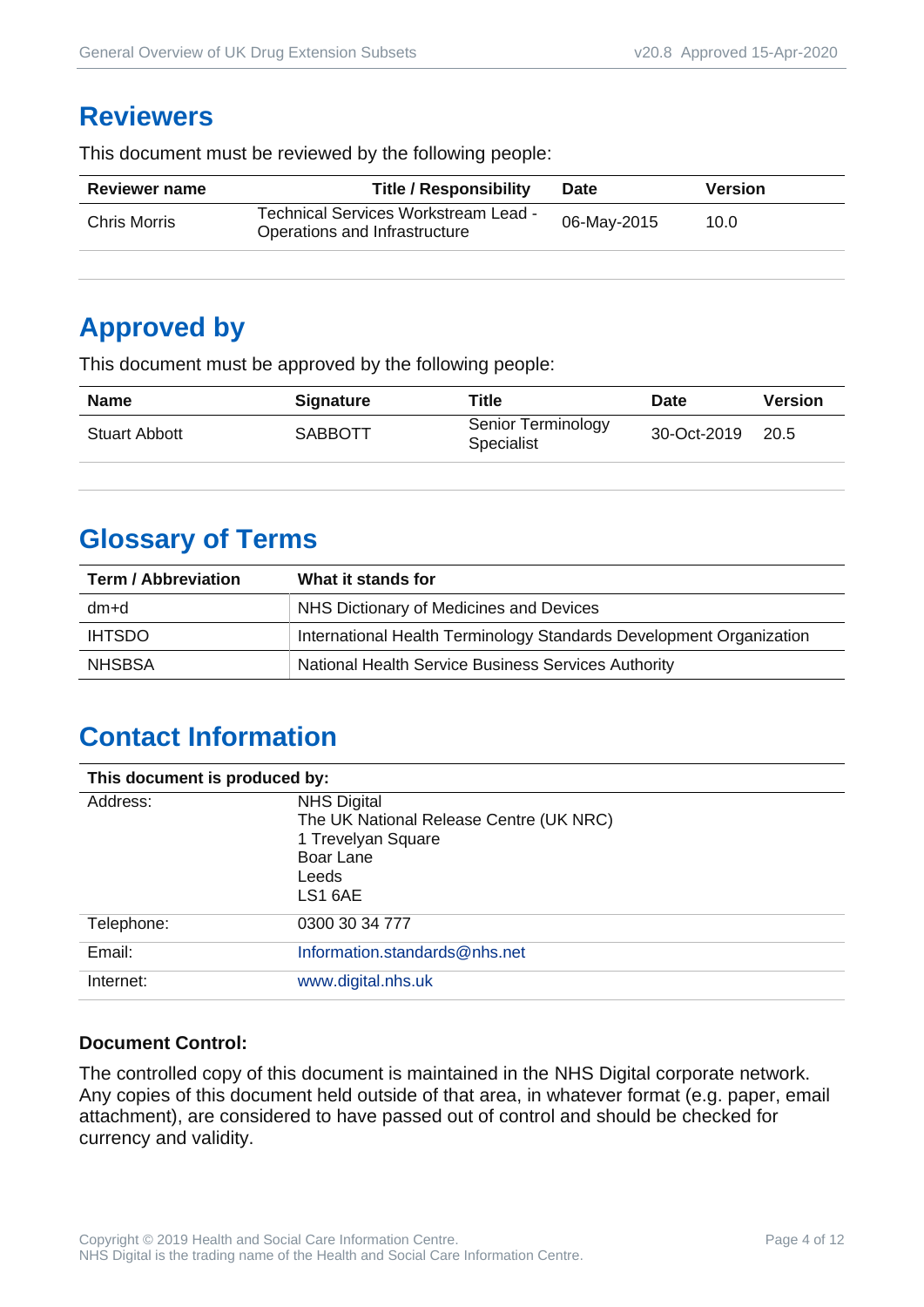## **Contents**

| <b>Purpose of this Document</b>                                       | 6 |
|-----------------------------------------------------------------------|---|
| <b>Introduction</b>                                                   | 6 |
| Scope                                                                 | 6 |
| <b>Release Formats</b>                                                | 7 |
| Management, Quality Assurance and Validation                          | 7 |
| <b>General Information in relation to subsets</b>                     | 8 |
| <b>NHS Realm Description Subset</b>                                   | 8 |
| Requests for Change                                                   | 8 |
| <b>Historical subsets</b>                                             | 8 |
| List of Subsets included in the SNOMED CT UK Drug Extension Release 9 |   |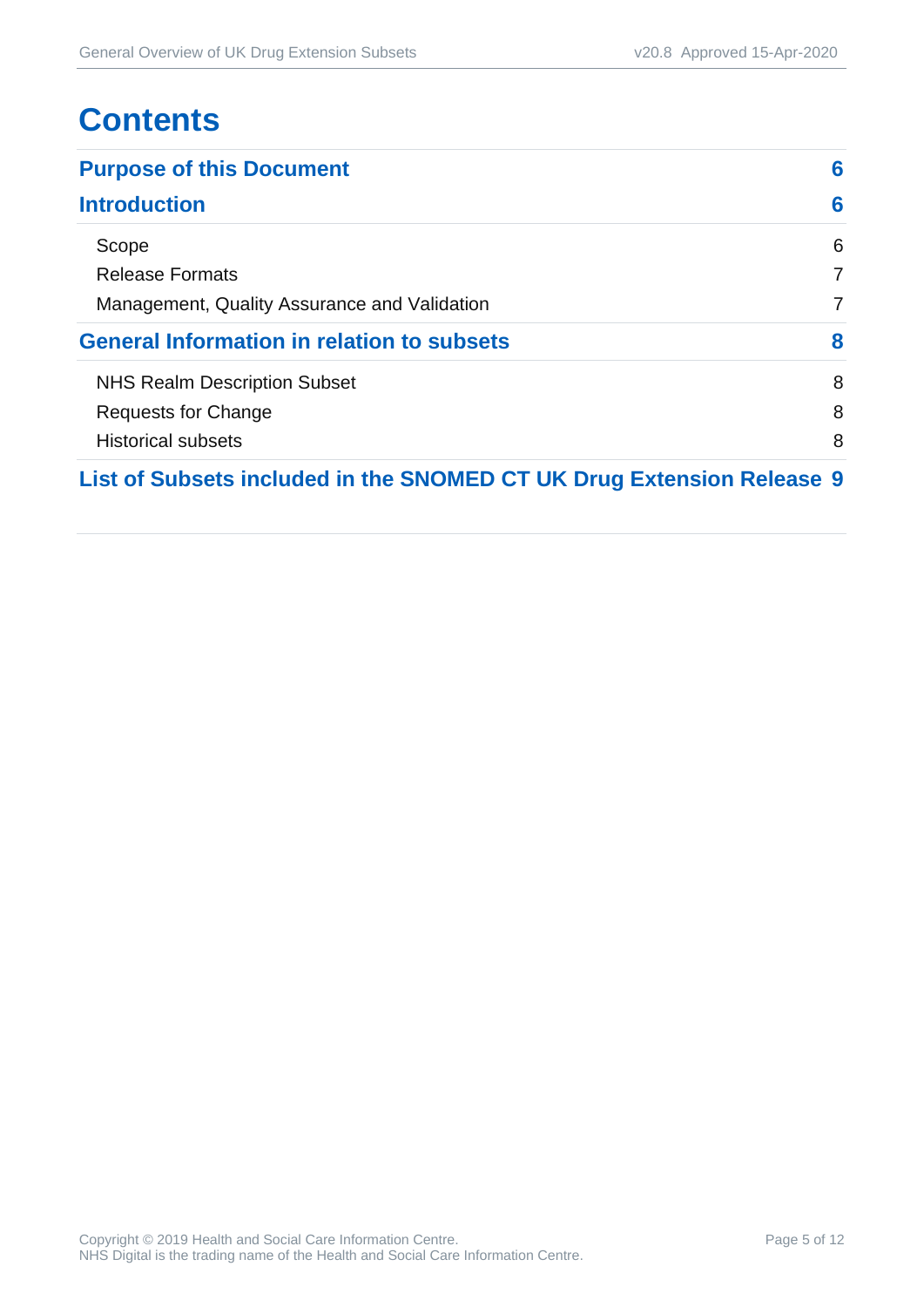## <span id="page-5-0"></span>**Purpose of this Document**

This document provides information relating to the subsets provided within the SNOMED CT<sup>1</sup> UK Drug Extension. Further information on SNOMED CT and subsets can be found at: <https://digital.nhs.uk/snomed-ct>

For a full description on the use, technical structure and implementation of SNOMED CT and subsets, please refer to the SNOMED International Starter Guide and the SNOMED International Technical Implementation Guide (TIG) provided within the Document Library on the SNOMED International website [\(https://confluence.ihtsdotools.org/display/DOC\)](https://confluence.ihtsdotools.org/display/DOC).

## <span id="page-5-1"></span>**Introduction**

This document is provided for those who may wish to use the SNOMED CT subsets provided within the release files of the UK Drug Extension in Release Format 2 (RF2). Subsets provided in RF2 are referred to as reference sets or *refsets* (see Section 5.6 in the [TIG](http://snomed.org/tig) for further information). This document uses the term 'subsets' throughout but the information provided also relates to the equivalent refset in RF2.

SNOMED CT subsets have a range of purposes and vary in size from a single member to ones with over 100,000 members. The common use of subsets in systems include:

- To simplify the user interface
- To improve data quality
- To maintain consistency between different organisations
- To enable interoperability between different clinical systems
- To support statutory reporting requirements

A brief description of the UK subsets included in the SNOMED CT UK Drug Extension can now be found within the on-line [Data Dictionary for Care;](https://dd4c.digital.nhs.uk/dd4c/) information on international subsets can be found with the international release.

Subsets are a derivative of the SNOMED CT UK Drug Extension and should be used in conjunction with the SNOMED CT UK Edition files. Except where otherwise specified, all subsets are of national use rather than local use and of potential relevance to all health professions, system suppliers, record and messaging designers.

#### <span id="page-5-2"></span>**Scope**

The scope of this document is the SNOMED CT UK subsets (RF2) released in the UK Drug extension.

<sup>1</sup> SNOMED® and SNOMED CT® are registered trademarks of the International Health Terminology Standards Development Organisation (IHTSDO<sup>®</sup>) [\(www.snomed.org\)](http://www.snomed.org/). SNOMED CT<sup>®</sup> was originally created by the College of American Pathologists.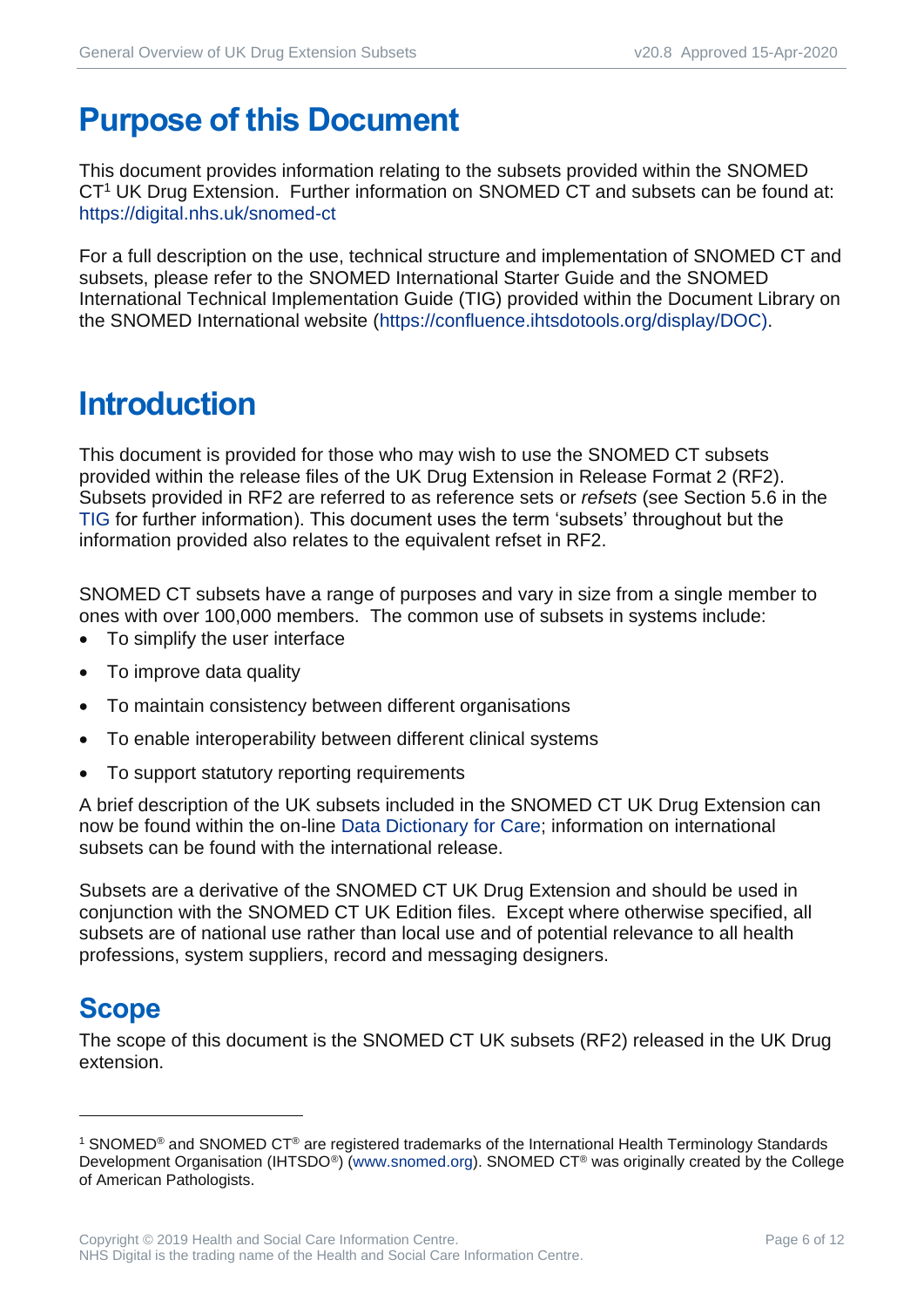#### <span id="page-6-0"></span>**Release Formats**

The SNOMED CT UK Clinical Edition was previously released in 2 formats: Release Format 1 (RF1) and Release Format 2 (RF2).

From 18 April 2018 the SNOMED CT UK Drug Extension is only fully supported in RF2 format.

The 1 April 2018 Edition will be the final one in RF1 format.

In most cases each of the concept subsets within the RF1 release have been provided as a simple reference set<sup>2</sup> in the RF2 release, and each description subset in RF1 has an equivalent language reference set in RF2. This is the delivery mechanism RF2 uses for such artefacts. At present there is little difference in CURRENT content between the two formats, however RF2 has an inbuilt mechanism for managing the history of such a subset at a given point within its file structure and data. Please refer to the SNOMED International SNOMED CT Starter Guide<sup>3</sup> and the SNOMED International SNOMED CT Technical Implementation Guide<sup>4</sup> to aide your understanding of the structure and content of SNOMED CT and also of the specific detail relating to subsets and reference sets.

The refsets provided in the UK RF2 release are semantically equivalent to the respective subset in RF1. Therefore content information within this document relevant to the subset is also applicable to the refset provided in RF2; for consistency the term subset is used throughout this document unless the information is specific to RF2 when refset will be used. An index is provided in the resources folder in the RF2 release which provides for each RF1 subset the refset name and folder location of the equivalent RF2 refset.

The subset files are additional to the core tables included in the release and are provided in the Refset folder in RF2. Refsets of the same type in a folder are provided in a single file within that folder for ease of implementation.

#### <span id="page-6-1"></span>**Management, Quality Assurance and Validation**

Subsets are dynamic (based on a query specification) and can vary from release to release, (based on a specific hand-picked set of concepts). Future releases of subsets are subject to iterative refinement both as a result of end-user feedback and upon review at each subsequent SNOMED CT release in relation to the original specification. Subsets may need to change in both the size and scope of the files if underpinning policy is revised or underlying SNOMED CT content changes.

Where subsets have no current owner or specific use case defined, they are only maintained using a technical process for SNOMED CT content updates; i.e. there is no clinical effort applied over and above re-running the subset specification and reconciling any retirements to their replacements.

Named subset owners are responsible for the quality assurance and maintenance of their subset and for managing changes to the subset which may result from the content changes

<sup>3</sup> <http://snomed.org/starter>

<sup>4</sup> <http://snomed.org/tig>

<sup>&</sup>lt;sup>2</sup> This document, in common with many others, will predominantly use the term subset which may refer to either RF1 or RF2, the term reference set (also known as a refset) is only applicable in RF2.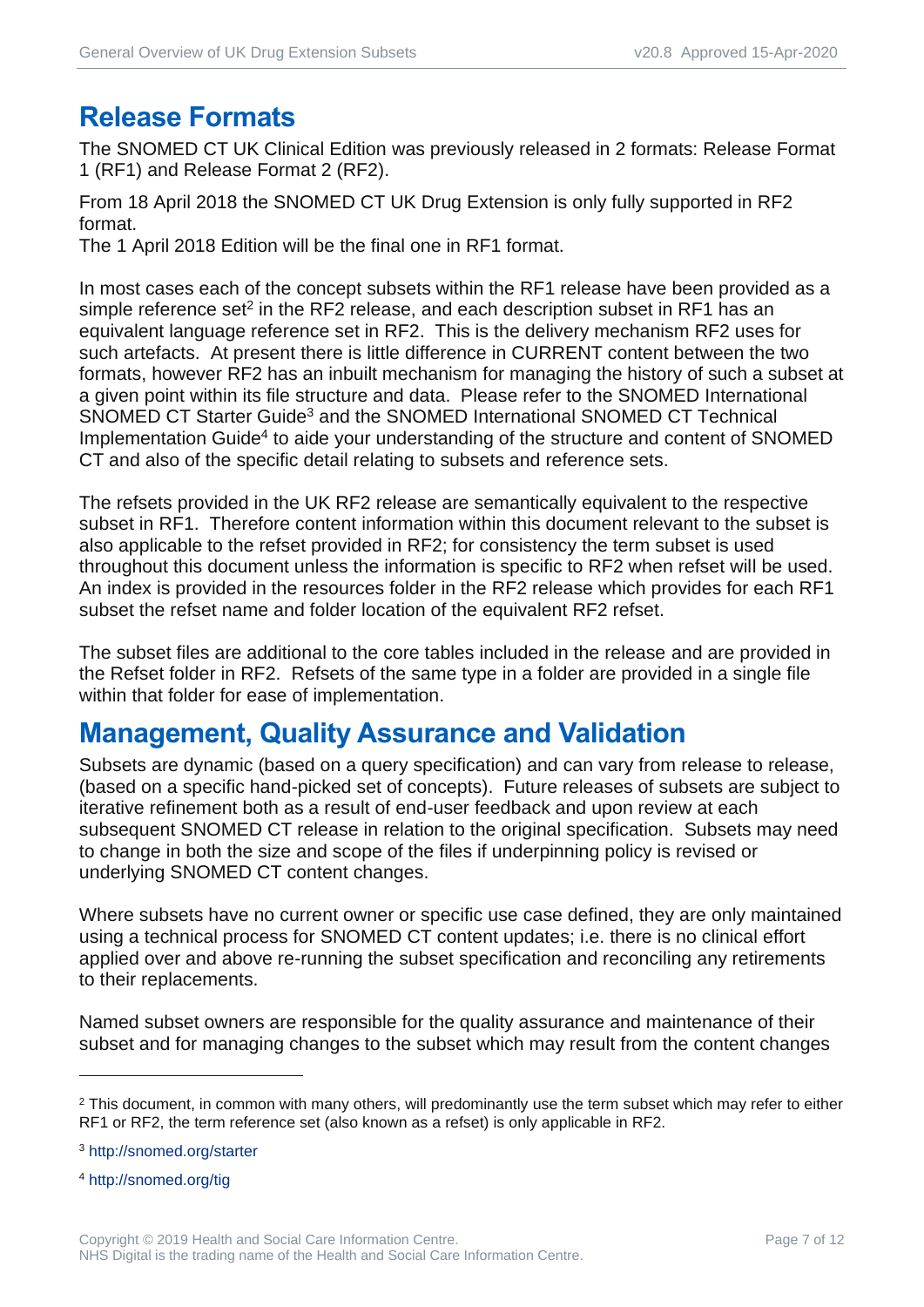in the bi-annual release or dm+d data. The details of who owns each subset is provided in the Data Dictionary for Care.

A Subset Service has been established within NHS Digital and has begun the work of cataloguing, re-establishing purpose and ownership, and refining the subset membership to meet the intended purpose. Additionally, some subsets may be owned by the Subset Service where the purpose is universal, clearly defined and particularly where they are principally to support national or international digital infrastructure requirements.

Information on individual subsets including ownership, purpose, scope and status are now made available on line at the [Data Dictionary for Care](https://dd4c.digital.nhs.uk/dd4c/) rather than in this document.

## <span id="page-7-0"></span>**General Information in relation to subsets**

## <span id="page-7-1"></span>**NHS Realm Description Subset**

Some domains of use require description subsets (language refsets in RF2) to identify their preferred descriptions for use with the concepts identified by the subset (as opposed to concept based subsets where the preferred term is used for the description of the concept). Wherever possible, descriptions are harmonised with the NHS Realm Description subset, but where this is not possible a description subset enables the required synonym to be identified. As a general rule the specialist professional bodies for a given domain of use will guide the content of the NHS Realm Description subset and thus individual description subsets will only be developed where a particular professional body identifies specific descriptions different to those in the NHS Realm Description Subset.

In an implementation using the RF2 files, the NHS Realm Description Refset should be used to provide the UK FSN, Preferred Term and Synonyms.

#### <span id="page-7-2"></span>**Requests for Change**

Unless stated otherwise (for example where requests go through the owner of the subset), requests for changes to SNOMED CT UK Drug Extension subsets will be handled via [information.standards@nhs.net](mailto:information.standards@nhs.net) with the subject line 'SNOMED CT UK Drug Extension Subset Request'.

#### <span id="page-7-3"></span>**Historical subsets**

Subsets may become withdrawn over time for a number of reasons. This information will now be provided within the Data Dictionary for Care as part of the information held on the subset. Subsets which are no longer released will be shown with the status of "Deprecated". In RF2 the details will be available in the release of type 'Full' but they and the members of the subset will be inactive.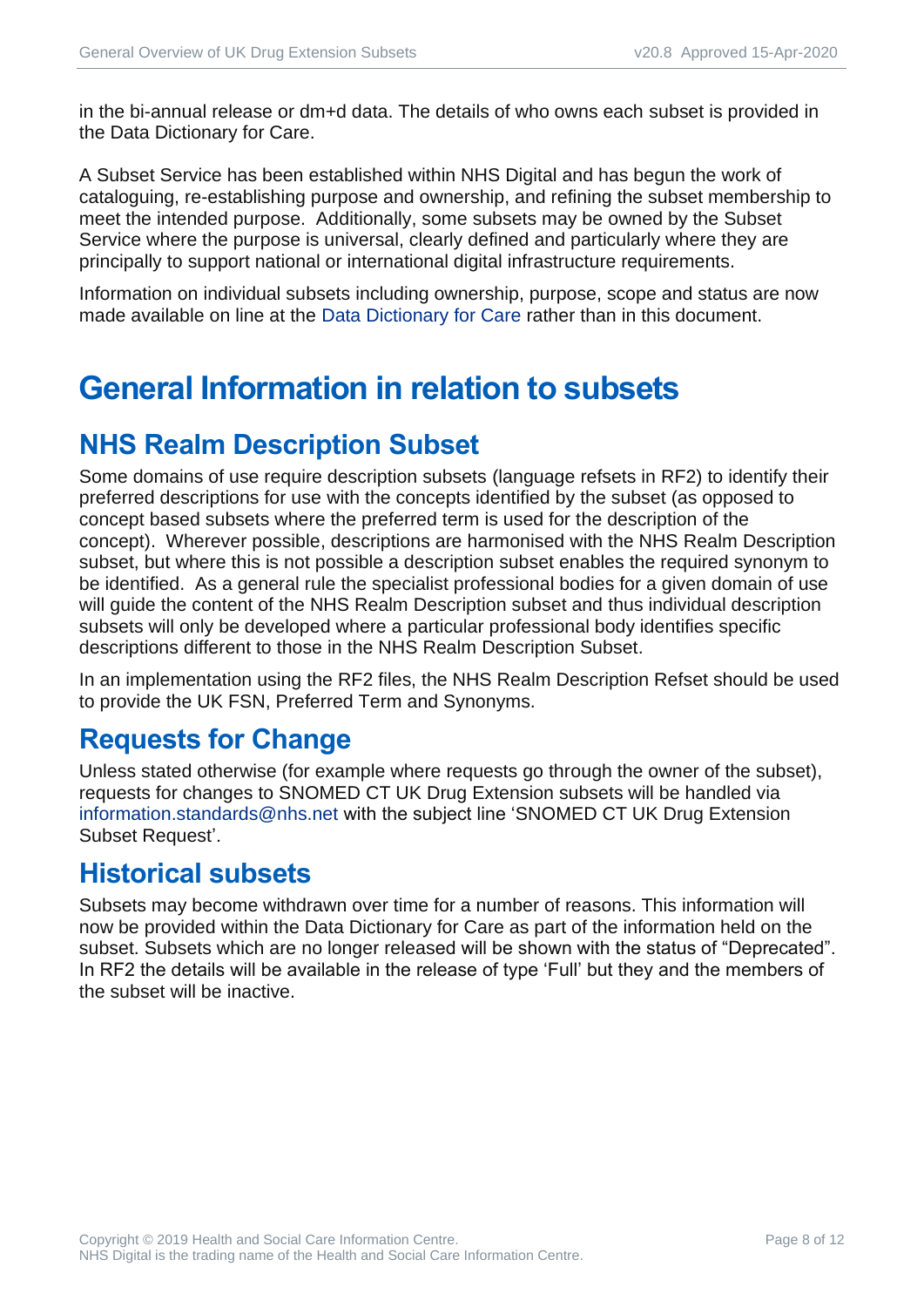## <span id="page-8-0"></span>**List of Subsets included in the SNOMED CT UK Drug Extension Release**

| <b>Subset Original ID</b> | <b>Refset ID</b>   | <b>Subset Name</b>                                   |
|---------------------------|--------------------|------------------------------------------------------|
| <b>Clinical Messaging</b> |                    |                                                      |
| 1391000000139             |                    | <b>Manufactured Material</b>                         |
| <b>DMD</b>                |                    |                                                      |
| 801000001139              |                    | NHS dm+d AMP                                         |
| 1001000001133             |                    | NHS dm+d AMPP                                        |
| 9801000001139             |                    | NHS dm+d CFC Free                                    |
| 9301000001130             |                    | NHS dm+d CSM Black Triangle Drug List                |
| 838401000001139           |                    | NHS dm+d Dose Form                                   |
| 30001000001134            |                    | NHS dm+d realm description subset                    |
| 9601000001138             |                    | NHS dm+d Gluten Free                                 |
| 838301000001133           |                    | NHS dm+d Ingredient                                  |
| 9701000001134             |                    | NHS dm+d Preservative Free                           |
| 9401000001136             |                    | NHS dm+d Parallel Import                             |
| 9501000001137             |                    | NHS dm+d Sugar Free                                  |
|                           | 999000991000001107 | NHS dm+d Unit of Measure                             |
| 701000001134              |                    | NHS dm+d VMP                                         |
| 901000001131              |                    | NHS dm+d VMPP                                        |
| 601000001138              |                    | NHS dm+d VTM                                         |
|                           | 10991000001109     | NHS dm+d association                                 |
| <b>Drug</b>               |                    |                                                      |
| 32901000001132            |                    | NHS dm+d TF                                          |
| 33001000001137            |                    | NHS dm+d TFG                                         |
| 716601000001132           |                    | NHS dm+d Combination VTM concepts                    |
| 922301000001137           |                    | Allergy Archetypes Drug Groups                       |
|                           | 999000901000001102 | Learning Disabilities Observatory laxatives          |
|                           | 999000401000000107 | Device type simple                                   |
|                           | 30931000001101     | Allergy or adverse effect causative agent            |
|                           | 31491000001101     | Radiotherapy units of measure                        |
|                           | 51971000001109     | Radiotherapy routes and methods of administration    |
|                           | 115231000001104    | Vaccine route of administration simple reference set |
| <b>EPrescribing</b>       |                    |                                                      |
| 44601000001133            |                    | ePrescribing breath actuated inhaler marker          |
| 59701000001138            |                    | ePrescribing cements 17                              |
| 44701000001137            |                    | ePrescribing co-name drugs rule 4                    |
| 44801000001132            |                    | ePrescribing creams ointment and gels 6a             |
| 44901000001135            |                    | ePrescribing creams ointment and gels 6b             |
|                           | 999001081000001103 | ePrescribing dose forms                              |
| 45001000001135            |                    | ePrescribing dressings 14a                           |
| 45101000001139            |                    | ePrescribing dressings 14b                           |
| 45201000001132            |                    | ePrescribing dry powder inhaler marker               |
| 45301000001137            |                    | ePrescribing endotracheopulmonary 11b                |
| 45401000001131            |                    | ePrescribing enemas and rectal solutions 7a          |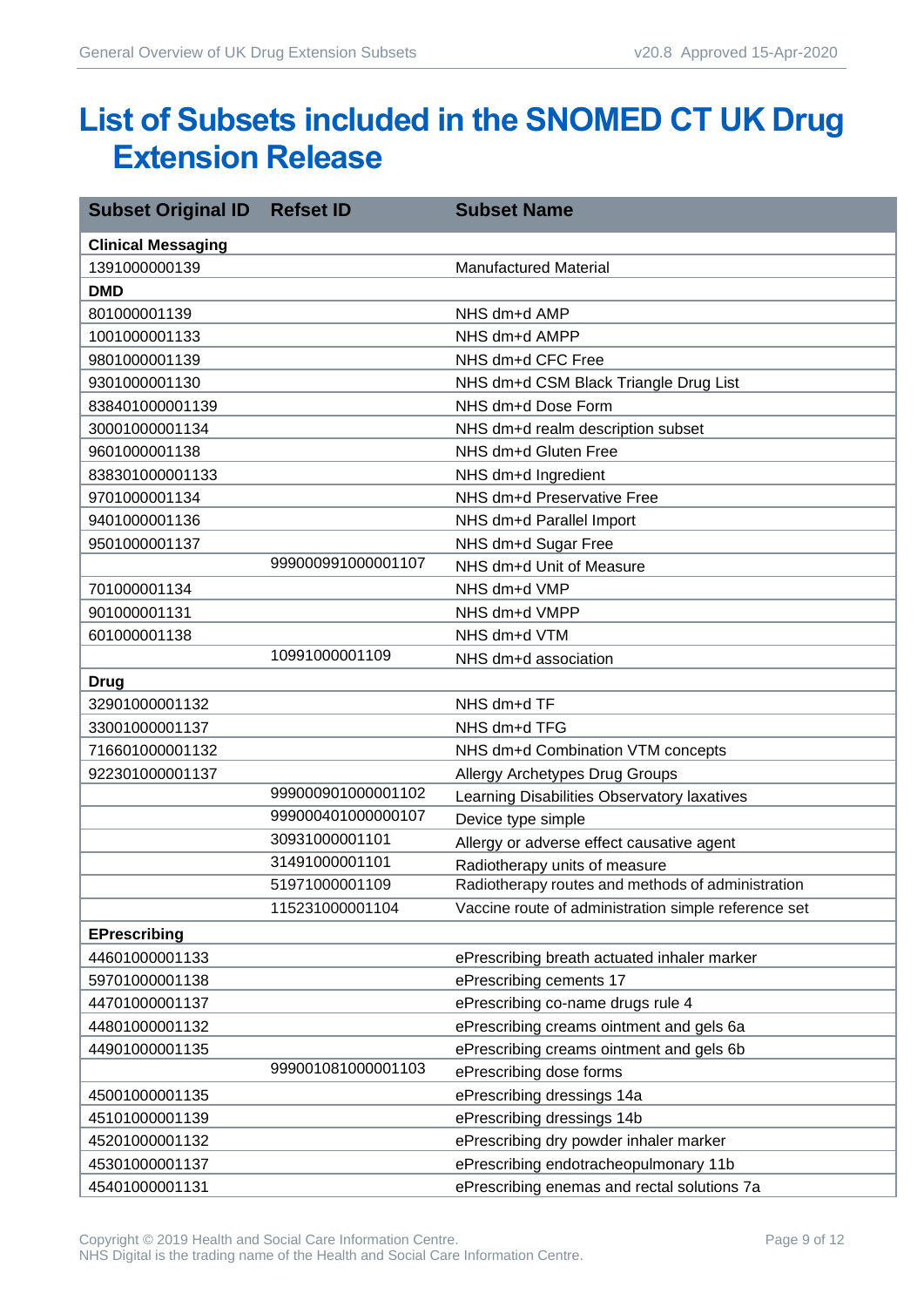| 45501000001130                  | ePrescribing enemas and rectal solutions 7b                                              |
|---------------------------------|------------------------------------------------------------------------------------------|
| 45601000001134                  | ePrescribing enteral feeds 8                                                             |
| 45701000001138                  | ePrescribing eye ear nose liquids and powders 4                                          |
| 45801000001133                  | ePrescribing foams 28                                                                    |
| 45901000001136                  | ePrescribing gases 25a                                                                   |
| 46001000001131                  | ePrescribing gases 25b                                                                   |
| 46101000001132                  | ePrescribing granules and powders 9a                                                     |
| 46201000001139                  | ePrescribing granules and powders 9b                                                     |
| 46301000001134                  | ePrescribing implants and sticks 15                                                      |
| 46401000001135                  | ePrescribing infusions 22a                                                               |
| 46501000001136                  | ePrescribing infusions 22b                                                               |
| 46601000001137                  | ePrescribing inhalers and sprays 3                                                       |
| 46701000001133                  | ePrescribing injections 20                                                               |
| 46801000001138                  | ePrescribing instillations 29a                                                           |
| 46901000001130                  | ePrescribing instillations 29b                                                           |
| 47001000001134                  | ePrescribing insulin 21                                                                  |
| 47101000001130                  | ePrescribing IUDs 16                                                                     |
| 47201000001137                  | ePrescribing metered dose inhaler marker                                                 |
| 49001000001138                  | ePrescribing modified release 12 hour                                                    |
| 49101000001137                  | ePrescribing modified release 24 hour                                                    |
| 47301000001132                  | ePrescribing multi-ingredient rule 1                                                     |
| 47401000001138                  | ePrescribing nebuliser liquids 13a                                                       |
| 47501000001139                  | ePrescribing nebuliser liquids 13b                                                       |
| 47601000001135                  | ePrescribing never valid as a VMP rule 3                                                 |
| 47701000001131                  | ePrescribing not recommended to prescribe as VMP bio-<br>availability rule 5a            |
| 47801000001136                  | ePrescribing not recommended to prescribe as VMP patient<br>training rule 5b             |
|                                 | ePrescribing not recommended to prescribe as VMP no                                      |
| 679201000001137<br>841000001104 | published specification rule 5c<br>ePrescribing caution - actual medicinal product level |
|                                 | prescribing advised rule 5d                                                              |
| 47901000001133                  | ePrescribing no VTM rule 2                                                               |
| 48001000001130                  | ePrescribing oral liquids 2a1                                                            |
| 58301000001130                  | ePrescribing oral liquids 2a2                                                            |
| 48101000001131                  | ePrescribing oral liquids 2b                                                             |
| 48201000001138                  | ePrescribing oral solids 1                                                               |
| 30101000001130                  | NHS e-Prescribing method subset                                                          |
| 30201000001137                  | NHS e-Prescribing route of administration subset                                         |
| 48301000001133                  | ePrescribing schedule 1 to 3 rule 6                                                      |
| 48401000001139                  | ePrescribing suppositories and pessaries 10                                              |
| 48501000001135                  | ePrescribing topical liquids 5a                                                          |
| 48601000001136                  | ePrescribing topical liquids 5b                                                          |
| 48701000001132                  | ePrescribing topical patches 12a                                                         |
| 48801000001137                  | ePrescribing topical patches 12b                                                         |
| 48901000001134                  | ePrescribing TPN 23                                                                      |
| <b>NHSRealmDescription</b>      |                                                                                          |
| 625701000001130                 | NHS realm description subset (pharmacy part)                                             |
| QOFPrescribable                 |                                                                                          |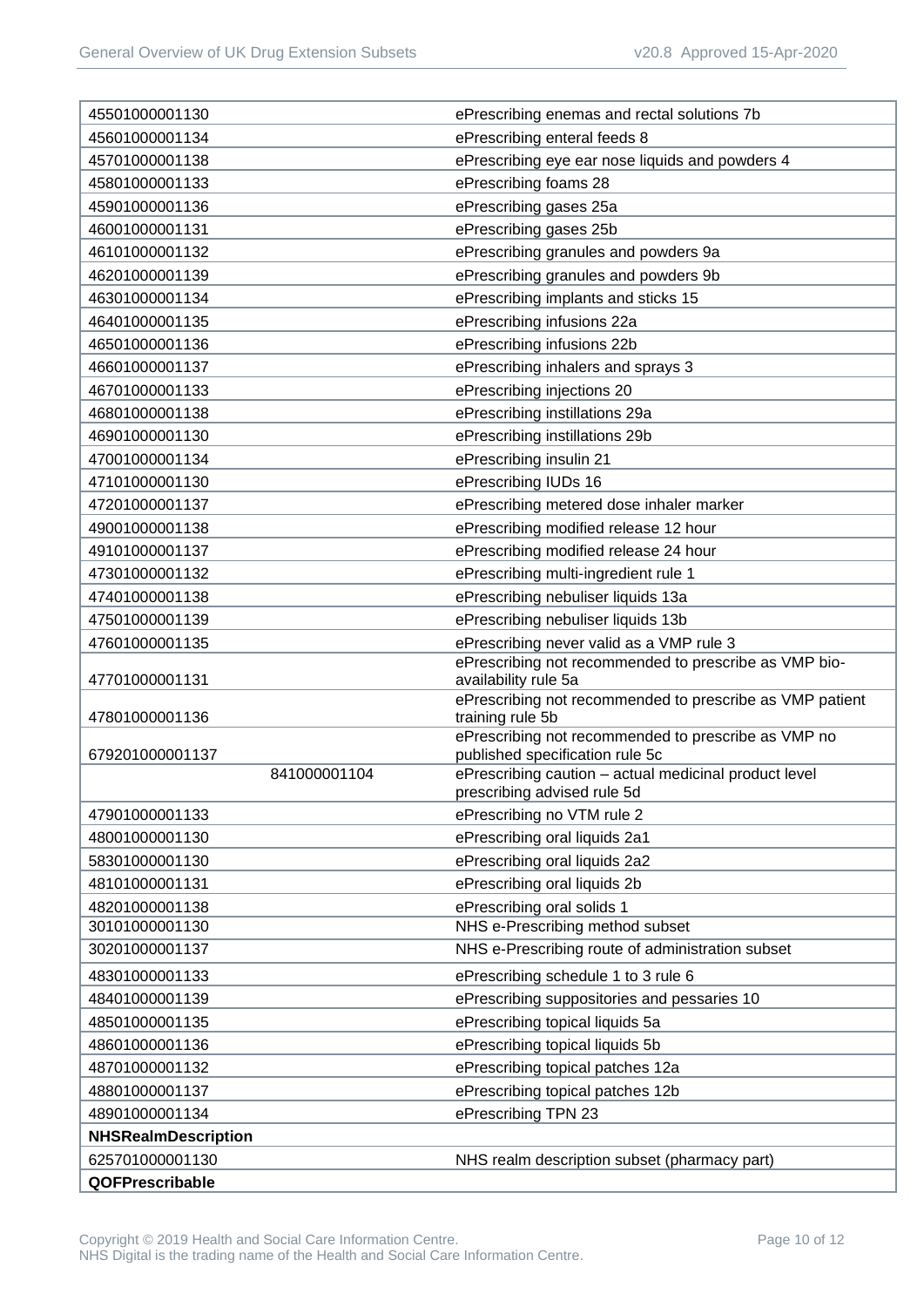|                 |                    | QOF - angiotensin-converting enzyme inhibitors prescribable     |
|-----------------|--------------------|-----------------------------------------------------------------|
| 633801000001136 |                    | within general practice                                         |
|                 |                    | QOF - angiotensin II receptor antagonists prescribable within   |
| 633901000001133 |                    | general practice                                                |
|                 |                    | QOF - antiepileptic medication prescribable within general      |
| 634901000001130 |                    | practice                                                        |
|                 |                    | QOF - beta-adrenoceptor blockers excluding those used in        |
| 635101000001131 |                    | heart failure prescribable within general practice              |
|                 |                    | QOF - beta-adrenoceptor blockers for use in coronary heart      |
| 633701000001131 |                    | disease prescribable within general practice                    |
|                 |                    | QOF - beta-adrenoceptor blockers for use in heart failure       |
| 635201000001138 |                    | prescribable within general practice                            |
|                 |                    | QOF - bone sparing agents prescribable within general           |
| 635401000001139 |                    | practice                                                        |
|                 |                    | QOF - chronic asthma medication prescribable within general     |
| 633001000001134 |                    | practice                                                        |
|                 |                    | QOF - clopidogrel medication prescribable within general        |
| 633401000001138 |                    | practice                                                        |
|                 |                    | QOF - combined hormonal oral contraceptives prescribable        |
| 634001000001131 |                    | within general practice                                         |
|                 | 999000961000001103 | QOF - Drug Tariff appliance intra-uterine contraceptive devices |
|                 |                    | prescribable within general practice                            |
|                 |                    | QOF - diaphragm contraceptive devices prescribable within       |
| 634101000001132 |                    | general practice                                                |
|                 |                    | QOF - dipyridamole medication prescribable within general       |
| 633501000001139 |                    | practice                                                        |
|                 | 999001001000001106 | QOF - duloxetine medication prescribable within general         |
|                 |                    | practice                                                        |
|                 |                    | QOF - emergency hormonal contraceptives prescribable within     |
| 634301000001134 |                    | general practice                                                |
|                 | 999001051000001107 | QOF - enemas for treatment or prevention of constipation        |
|                 |                    | prescribable within general practice                            |
| 634801000001138 |                    | QOF - influenza vaccines prescribable within general practice   |
| 635301000001133 |                    | QOF - lithium medication prescribable within general practice   |
|                 | 999001021000001104 | QOF - nefopam medication prescribable within general            |
|                 |                    | practice                                                        |
|                 |                    |                                                                 |
| 635001000001130 |                    | QOF - smoking pharmacotherapy                                   |
|                 |                    | QOF - oral anticoagulant medication prescribable within         |
| 633201000001137 |                    | general practice                                                |
|                 | 999001061000001105 | QOF - prescription only medicines for treatment or prevention   |
|                 |                    | of constipation prescribable within general practice            |
|                 |                    | QOF - progestogen only implant contraceptives prescribable      |
| 634401000001135 |                    | within general practice                                         |
|                 |                    | QOF - progestogen only intrauterine contraceptive systems       |
| 634501000001136 |                    | prescribable within general practice                            |
|                 |                    | QOF - progestogen only oral contraceptives prescribable         |
| 634601000001137 |                    | within general practice                                         |
|                 |                    | QOF - progestogen only parenteral contraceptives                |
| 634201000001139 |                    | prescribable within general practice                            |
|                 |                    | QOF - salicylate antiplatelet medication prescribable within    |
| 633301000001132 |                    | general practice                                                |
| 633601000001135 |                    | QOF - statins prescribable within general practice              |
|                 | 999001031000001102 | QOF - strong opioids for use in pain management prescribable    |
|                 |                    | within general practice                                         |
|                 |                    | QOF - transdermal contraceptives prescribable within general    |
| 634701000001133 |                    | practice                                                        |